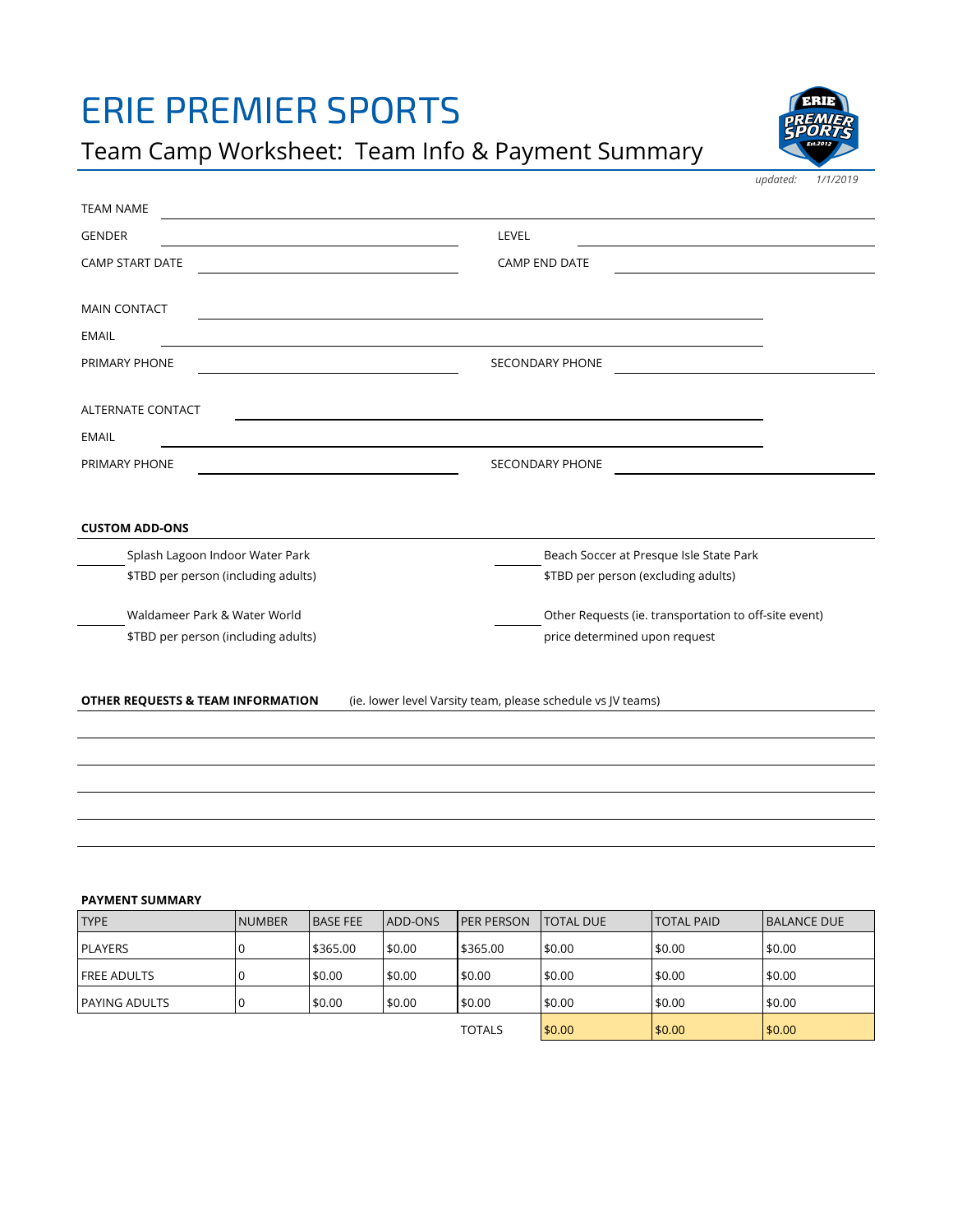# ERIE PREMIER SPORTS

Team Camp Worksheet: Roster & Individual Payments



|                | PLAYERS           |                  | <b>SHIRT</b> | RELEASE | PLAYER | <b>TEAM</b> | INDIVIDUAL TOTAL |            |
|----------------|-------------------|------------------|--------------|---------|--------|-------------|------------------|------------|
|                | <b>FIRST NAME</b> | <b>LAST NAME</b> | SIZE         | FORM    | FEE    | PAYMENT     | PAYMENT          | <b>DUE</b> |
| $\mathbf{1}$   |                   |                  |              |         |        |             |                  | \$0.00     |
| $\sqrt{2}$     |                   |                  |              |         |        |             |                  | \$0.00     |
| $\mathsf 3$    |                   |                  |              |         |        |             |                  | \$0.00     |
| $\sqrt{4}$     |                   |                  |              |         |        |             |                  | \$0.00     |
| 5              |                   |                  |              |         |        |             |                  | \$0.00     |
| 6              |                   |                  |              |         |        |             |                  | \$0.00     |
| $\overline{7}$ |                   |                  |              |         |        |             |                  | \$0.00     |
| $\,8\,$        |                   |                  |              |         |        |             |                  | \$0.00     |
| $\mathsf 9$    |                   |                  |              |         |        |             |                  | \$0.00     |
| $10$           |                   |                  |              |         |        |             |                  | \$0.00     |
| 11             |                   |                  |              |         |        |             |                  | \$0.00     |
| 12             |                   |                  |              |         |        |             |                  | \$0.00     |
| 13             |                   |                  |              |         |        |             |                  | \$0.00     |
| 14             |                   |                  |              |         |        |             |                  | \$0.00     |
| 15             |                   |                  |              |         |        |             |                  | \$0.00     |
| 16             |                   |                  |              |         |        |             |                  | \$0.00     |
| 17             |                   |                  |              |         |        |             |                  | \$0.00     |
| $18\,$         |                   |                  |              |         |        |             |                  | \$0.00     |
| 19             |                   |                  |              |         |        |             |                  | \$0.00     |
| 20             |                   |                  |              |         |        |             |                  | \$0.00     |
|                |                   |                  |              |         | \$0.00 | \$0.00      | \$0.00           | \$0.00     |

|                            | <b>ADULTS: COACHES &amp; CHAPERONES</b> |                  | <b>SHIRT</b> | <b>GENDER</b> | <b>COACH</b> | <b>TEAM</b>    | <b>INDIVIDUAL TOTAL</b> |             |
|----------------------------|-----------------------------------------|------------------|--------------|---------------|--------------|----------------|-------------------------|-------------|
|                            | <b>FIRST NAME</b>                       | <b>LAST NAME</b> | <b>SIZE</b>  | (M/F)         | <b>FEE</b>   | <b>PAYMENT</b> | <b>PAYMENT</b>          | <b>IDUE</b> |
| $1*$                       |                                         |                  |              |               |              |                |                         | 50.00       |
| $\overline{2}$             |                                         |                  |              |               |              |                |                         | \$0.00      |
| 3                          |                                         |                  |              |               |              |                |                         | \$0.00      |
| $\overline{4}$             |                                         |                  |              |               |              |                |                         | 50.00       |
| *One adult free of charge. |                                         |                  |              |               | \$0.00       | \$0.00         | 50.00                   | \$0.00      |